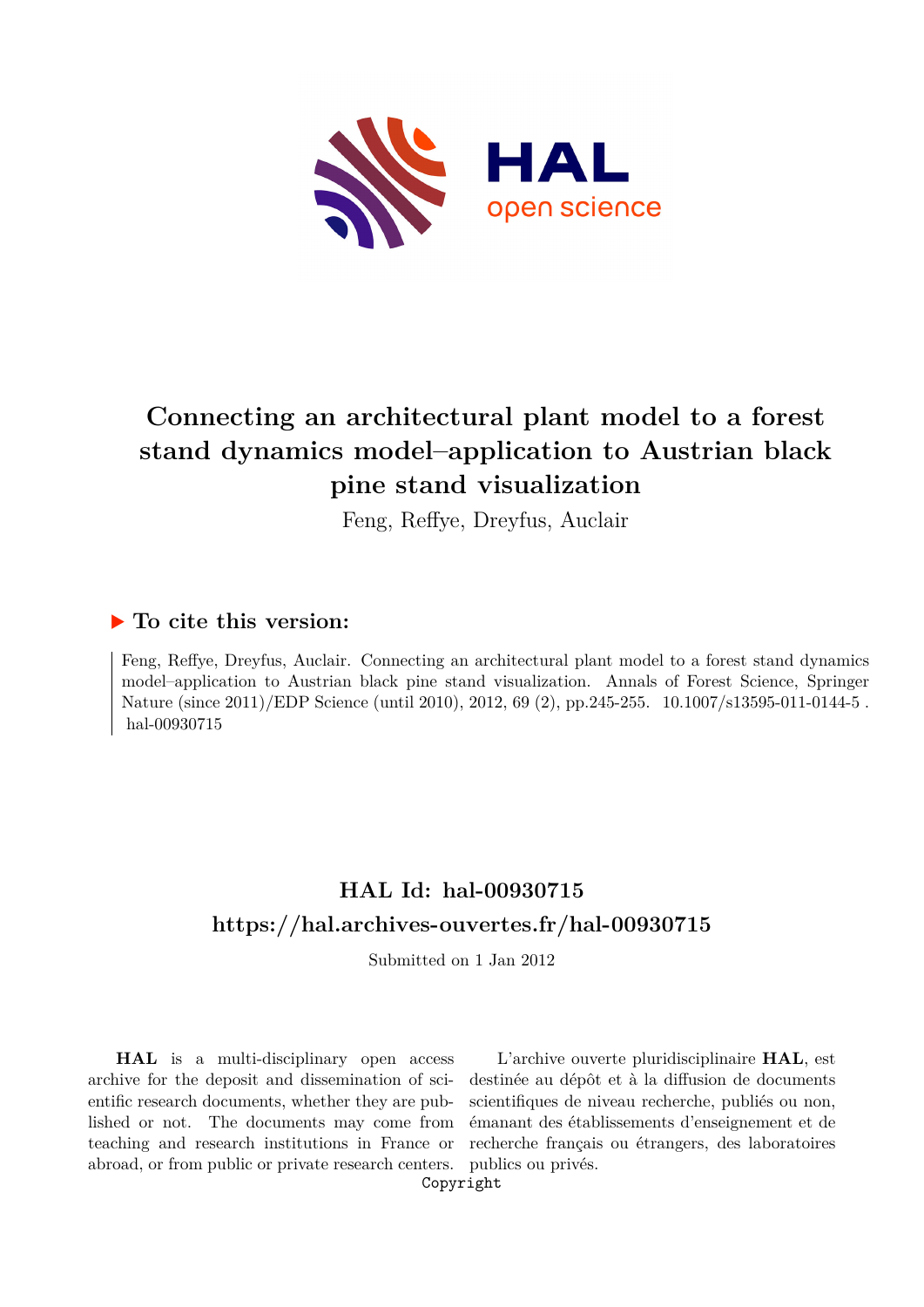#### ORIGINAL PAPER

### Connecting an architectural plant model to a forest stand dynamics model—application to Austrian black pine stand visualization

Lu Feng • Philippe de Reffye • Philippe Dreyfus • Daniel Auclair

Received: 10 March 2011 /Accepted: 22 September 2011 / Published online: 14 October 2011  $\oslash$  INRA and Springer-Verlag, France 2011

#### Abstract

• Context Forest stand dynamics models simulate the growth of trees in stands; based on field measurements and system knowledge, they provide a relatively precise representation of forest growth and are well adapted for forest management purposes. Architectural models describe the structure of plants according to ontogenetic development processes; as a support of biomass production and partitioning at organ scale, they simulate individual tree development.

 $\cdot$  Aims The aim of this study was to link a stand dynamics model and an architectural model to simulate stand dynamics, in which the ecological or silvicultural modelling from the stand model and the architecture representation could be integrated, to provide individual tree details at the stand level.

• Methods Stand-level simulations of Austrian black pine dynamics provided global results on tree growth from the empirical forest growth model PNN, and branching details

Handling Editor: Gérard Nepveu

L. Feng  $(\boxtimes) \cdot$  P. de Reffye UMR AMAP (botAnique et bioinforMatique de l'Architecture des Plantes), CIRAD, TA A-51/PS2, Bd. de la Lironde, 34398 Montpellier cedex 5, France e-mail: fyafeng@gmail.com

P. Dreyfus URFM, INRA, 84914 Avignon, France

D. Auclair UMR AMAP, INRA, 34398 Montpellier, France

for individual trees were provided by the functional– structural plant model (FSPM) GreenLab.

• Results Individual tree dynamics were computed, and the simulated trees were integrated at the stand level for visualizing two different management scenarios.

• Conclusion By combining a stand dynamics model adapted to forest management with an FSPM with detailed tree architecture, it is possible to simulate individual tree structure with consistent dimensions, adapted to ecological and silvicultural modelling for decision support in forest management.

Keywords Empirical forest growth model . Architectural model . GreenLab . Pinus nigra nigra . Visualization

#### 1 Introduction

Forest growth and yield simulators are commonly used for decision support in forest management (Pretzsch 2009). Many different types of models have been developed, and several ways of classifying forest models can be found in the literature (e.g. Vanclay 1994; Pretzsch et al. 2008). Schematically, for predicting the effects of silvicultural management, forest stand models can be subdivided into empirical forest models (EFMs) and process-based models (PBMs). EFMs are mostly devoted to stand level production and tree size distribution, and are extensively used for forest management purposes. They are established on system knowledge, by which various ecological factors such as site conditions, stand structure, inter-plant competition or management scenarios can be taken into consideration. PBMs account for the major eco-physiological components of the system and the rates of transfer between

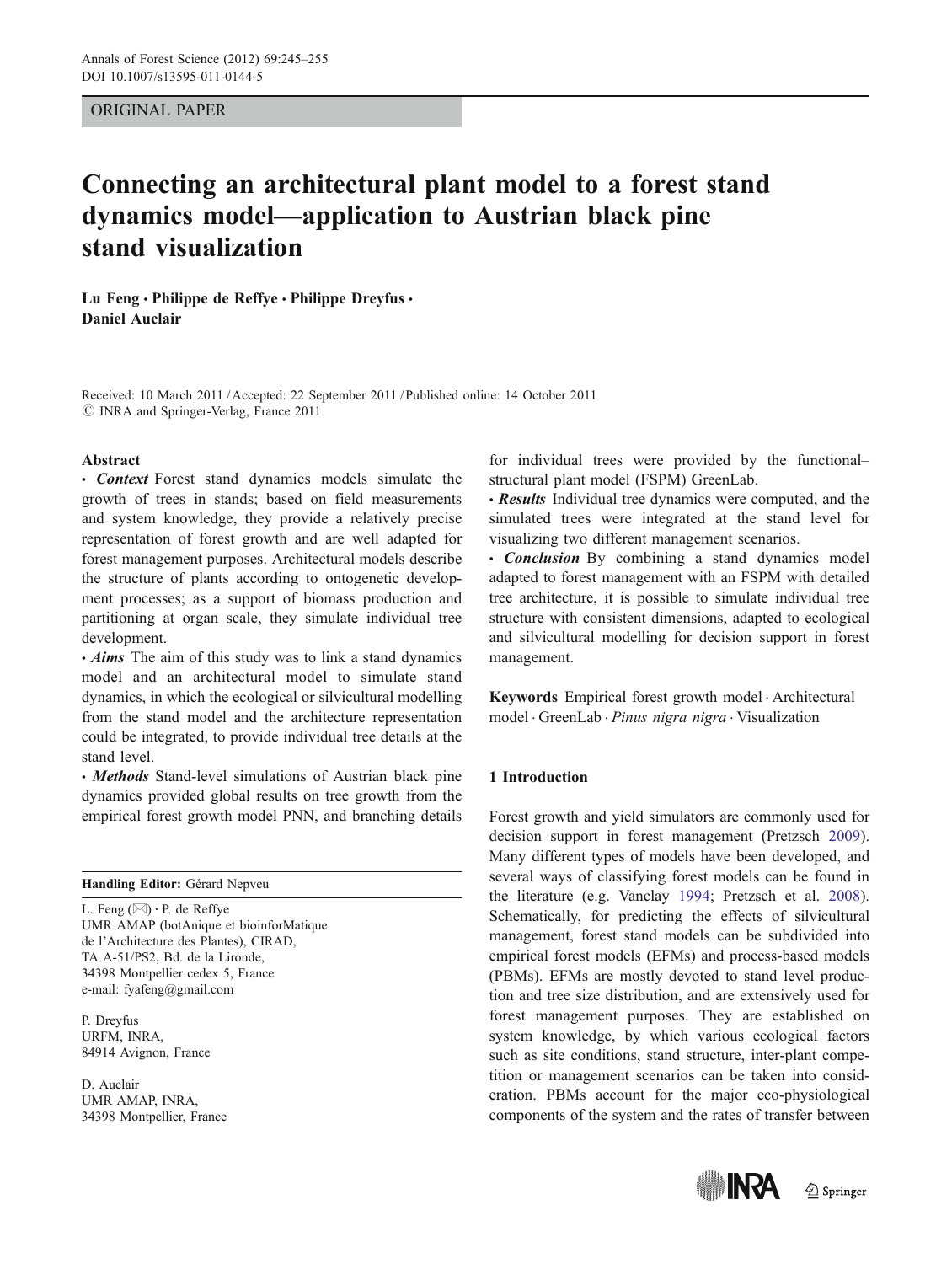components (photosynthesis, water balance, nutrient cycling). According to Kimmins et al. (2008), EFMs make "excellent" predictors under unchanging environmental conditions, whereas PBMs exhibit high flexibility under changing environment. The pros and cons of each have been addressed for example by Mäkelä et al. (2000) and Kimmins et al. (2008), who suggest combining these in "hybrid simulation models". With improvements in computer technology and progress in scientific knowledge concerning plant morphology, tree dynamics and competition within forest stands, new generations of models are being developed (Pretzsch et al. 2008; Muys et al. 2010). With increasing concern of forest managers, as well as other stakeholders, about sustainable ecosystem management and ecosystem services, it has become necessary to address a large scope of spatio-temporal scales. These extend upwards from forest stands to ecosystem or landscape level (Auclair 2010) and downwards to individual trees (King 2005), and such up- and downscaling entails increased complexity and uncertainty (Brugnach et al. 2008).

It is becoming increasingly important to take in account individual tree structure in forest management for different objectives, including for example carbon allocation and sequestration (Melson et al. 2011), fuel description for fire risk assessment (Parsons et al. 2011), stand or landscape visualization (Griffon et al. 2011) or for calibrating models for remote sensing applications (Castel et al. 2001; Biliouris et al. 2009).

The organization of individual plant components in space consists of topology (the physical connections between plant components) and geometry (the shape, size, orientation and spatial location of the components), which change during the development of the plants. Modelling individual trees requires accounting for their structure and can (but does not necessarily) involve physiological processes, leading to "functional– structural plant models" (FSPMs). Such models are usually built on recursive equations with more or less detailed organ-level computation, depending on the needs for simulation of tree development (de Reffye and Houllier 1997; Perttunen et al. 1998; Yan et al. 2004; Vos et al. 2010). The description of tree structure commonly involves empirical geometric models (Collin et al. 2011; Côté et al. 2011) and seldom includes details of the ontogenetic developmental processes (Sterck and Schieving 2007). The latter are based on the concept of plant architecture, which was initiated in the 1970s by Hallé and co-workers (1978) and followed by many indepth studies reviewed by Barthélémy and Caraglio (2007). Architectural analysis addresses both endogenous processes inherent to each species and exogenous constraints exerted by the environment.

 $\textcircled{2}$  Springer



FSPMs are considered as very relevant for modelling physiological processes, individual tree level biomass production and carbon partitioning into different compartments (Pretzsch et al. 2008), but the extension from individual tree to stand level can be extremely demanding on computing capacity and time. Despite the importance of detailed canopy description for many applications, forest stand simulators very rarely address individual tree structural details (Sievänen et al. 2008), mainly due to the high computing time required. Maintaining a high degree of structural detail when scaling up from organ level to stand (or landscape) remains an important challenge, as in general, the limitations of computer capacity require many simplifications in individual tree structure modelling (Kohyama et al. 2005). To address this challenge, tree structure can be simply represented by crown envelope shape (Rautiainen et al. 2008) or by using allometric relations (King 2005; West et al. 2009), fractals (Collin et al. 2011; Parsons et al. 2011), "numerical tree modelling" (Collin et al. 2011) or other geometric representations of tree architecture (Cescatti 1997; Perttunen et al. 1998; Biliouris et al. 2009). However, these simplifications can greatly affect the uncertainty of estimations, as has been shown by Melson et al. (2011) who cite differences up to 50% in volume and biomass according to differences in tree form.

To address the dilemma posed by the requirement for accurate, detailed estimations, at the stand or ecosystem level, with limited computer capacity, several authors have suggested coupling models at different scales, using a hierarchical approach (Mäkelä 2003). Jallas et al. (2009) added a 3-D architecture component to a plant simulation model for cotton, a "simple" plant; Renton et al. (2005) introduced architectural analysis in an L-system-based model, coupled with a canonical model of tree resource allocation, to simulate individual plant form and function for birch; Wang et al. (2006) used static computer-designed 3-D tree images together with an empirical growth model based on inventory data, for forest landscape visualization purposes. However, to our knowledge, the only example of coupling a detailed tree architectural model (sensu Hallé et al. 1978) with a forest stand dynamics model was that of Meredieu et al. (2004) who constrained AMAPsim architectural model parameters by outputs from a stand growth and yield model for Pinus pinaster.

The present work is a further attempt to benefit both from the high reliability and the high computing speed of an empirical forest model and from the high degree of detail of an architectural model, by combining two such models. As an example, two realistic silvicultural scenarios (thinned stand or unthinned control) were applied to Austrian black pine, simulated with the empirical forest model "PNN" (Dreyfus 1993). The results obtained through the simulator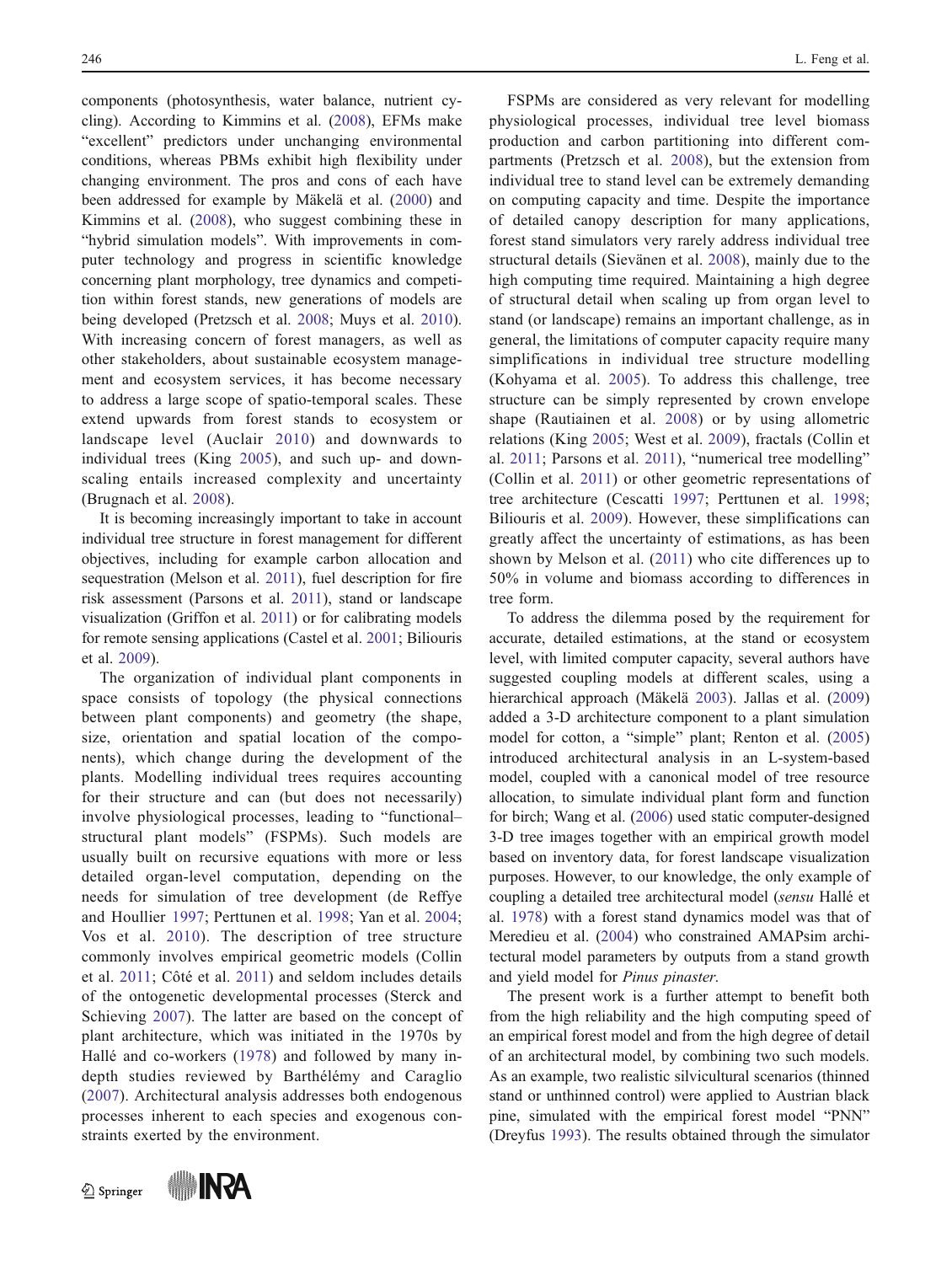were then used to calibrate the Architectural component of the functional–structural plant model "GreenLab" (Yan et al. 2004), which in turn provided detailed individual tree architecture data. Among the various outputs of decision support tools, forest stand visualization is becoming increasingly important for stakeholder involvement and negotiation (Pretzsch et al. 2008; Muys et al. 2010). An application to visualization of the forest stands resulting from the two simulated scenarios is presented here.

#### 2 Materials and methods

#### 2.1 Austrian black pine architecture

According to Barthélémy and Caraglio (2007), a plant can be seen as a hierarchical branched system in which the axes can be grouped into categories according to their morphological, anatomical or functional distinctive features. Austrian black pine (Pinus nigra Arn. subsp. nigra) has a rhythmic ramification and growth; all axes are monopodial and branches are orthotropic. It belongs to Rauh's architectural model as described by Hallé et al. (1978), presented in Fig. 1a (from Barthélémy and Caraglio 2007). Black pine is monocyclic: the time step used to describe meristem development is 1 year, corresponding to one new growth unit (GU) that produces a whorl of branches along the stem (Fig. 1b). In Pinus, GUs are composed of a large number of very small internodes, but for computing requirements (see Section 3) we have considered the GU as the smallest entity to be represented, similarly to Wang et al. (2010). Barthélémy and Caraglio (2007) defined the "physiological age" (PA) of a meristem or of an elementary botanical entity, and in simple cases such as P. nigra nigra, the physiological age corresponds to the branching order. Black pine exhibits four branching orders, the stem being defined as order 1. The number of branches on a whorl can vary, both with the position and the order of the axis, generally

from 1 to 5 on the stem, and from 1 to 3 on higher-order axes (Castel et al. 2001).

#### 2.2 Field data

The dataset used for calibration of the PNN growth model (individual size and increments, mortality) came from a network of 76 plots (46 plots in six thinning or precommercial thinning experiments + 30 permanent yield plots), from regeneration stage to mature stands, within the Mediterranean range of this species in Southern France and covering various site conditions, initial stand structures and thinning characteristics. It contained ca. 25,750 diameter increments and 3,750 height increments on more than 13,000 trees; the stem density ranged from 200 to 18,000 stems per hectare, and the basal area from 1 to  $64 \text{ m}^2 \text{ ha}^{-1}$ , according to thinning treatments (from unthinned control to relative spacing values up to 100%). For the branching model, the data were obtained from stem analyses performed on four trees per stand (dominant, codominant, average and suppressed) in a subset of eight stands from the above-mentioned network, with age ranging from 23 to 114 years, height from 5.3 to 27.0 m, dbh (stem diameter at 1.3 m height) from 7 to 45 cm. More than 3,200 branches (dead/green) were measured for diameter, and 1,300 for angle and extents. Additional botanical data on black pine came from the observations of Castel et al. (2001).

#### 2.3 The empirical forest dynamics model PNN

For *P. nigra nigra*, a tree-level distance-independent growth model (Dreyfus 1993) including sub-models predicting height and stem diameter growth, competition-induced mortality, stem volume, height to living crown and an allometric branching sub-model was calibrated, connected and embedded in a module of the Capsis simulation platform ([http://www.inra.fr/capsis,](http://www.inra.fr/capsis) Dufour-Kowalski et al. 2011), named "PNN". This module enables the simulation of the evolution of a black pine stand according to site

**IN YA** 

 $\mathcal{D}$  Springer

tation of Rauh's architectural model (from Barthélémy and Caraglio 2007); b detail of four successive growth units on the stem, showing branch whorls. The second stem GU with its whorl is presented in *grey* 

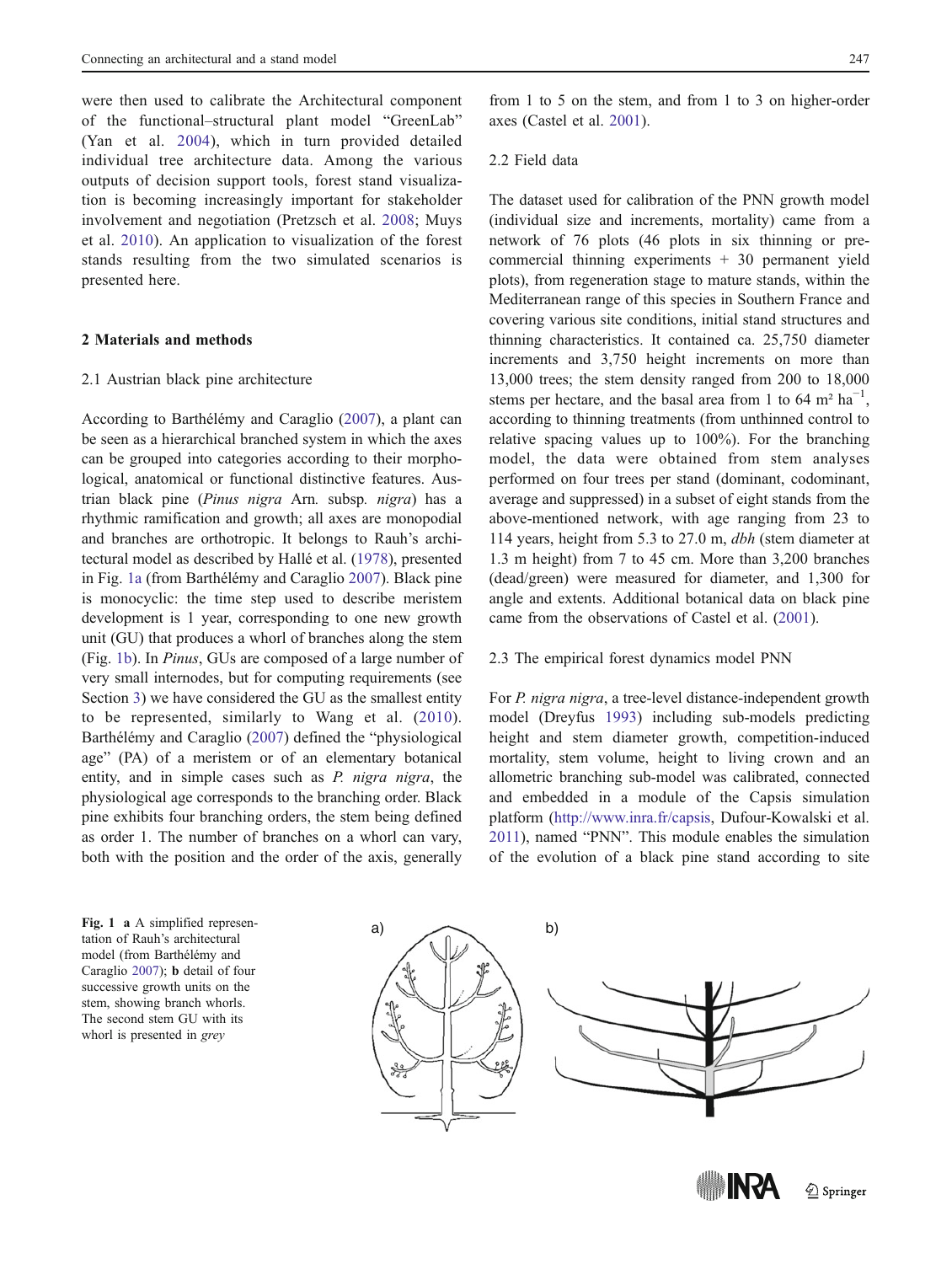index and to competition controlled by thinning scenarios, from young stage (trees a few metres high and around 10– 15 years old) to age 100 or more, with a 5-year time step.

At each step, the outputs from PNN include usual stand characteristics (number of stems, basal area,…) and individual information ( $age, dbh$ , total height H, height to crown base Hcb) for each tree. After validation, the growth model predictions have served, for example to define management guidelines in a new technical guide for forest managers (Ladier and Rey 2011).

Virtual tree coordinates were computed in the present study for visualization purposes (not used by the distanceindependent growth model). The branching sub-model provided additional individual tree outputs calculated at each time step for the trees remaining in the stand after thinning or natural mortality, concerning each whorl (whorl order from the bottom to the top of the tree, number of branches in the whorl). Within each whorl, the following characteristics of the main axis of each green branch were computed: height of insertion from the ground  $(Br Ht)$ , basal diameter  $(DB)$ , angle of insertion (Ins Ang), horizontal extent (Horiz Extent) and distance between origin and tip (Chord L, see Fig. 2; an example is shown in Table 1). As the branching model is



Fig. 2 Detail of individual tree variables from PNN: global tree variables (diameter at breast height dbh, height of crown basis Hcb, total tree height  $H$ ) and variables for each living whorl, corresponding to Table 1 (height of insertion  $Br Ht$ , base diameter  $DB$ , chord length Chord L, insertion angle Ins Ang and horizontal extent Horiz Extent)

Springer



static (allometric relationships), the number of branches in each whorl and the characteristics of the corresponding branches were simulated at each simulation step, and there is no direct link between a branch at one step and a branch in the same whorl at the previous step.

#### 2.4 The functional–structural plant model GreenLab

GreenLab provides a generic mathematical framework for functional–structural plant modelling, based on the botanical concepts of plant architecture (de Reffye et al. 1988); it has been described in detail by Yan et al. (2004). Organogenetic rules provide the plant structure, which can be defined as an interconnected network of organs, whereas source–sink relationships among these organs determine biomass production and allocation. A consistent time unit for architectural development and ecophysiological functioning is defined. This allows the discrete dynamic system of growth to be derived, and its state variables are sufficient to deduce the whole-plant architecture (Mathieu et al. 2009). The FSPM GreenLab has been validated for a large number of small cultivated plants (de Reffye 2009). A complete validation (for both structure and function) for mature trees is still under way, but the architectural component and particularly the visual aspects have been evaluated, mainly by expert knowledge, and are currently used for architecture and landscape planning purposes [\(http://www.bionatics.com/](http://www.bionatics.com/)).

In the present study, we restricted the use of the model to plant structure (topology and geometry), without considering the physiological processes, as the growth of individual plants was driven by the outputs of PNN. Following Barthélémy and Caraglio (2007), each axis is composed of a succession of growth units, and the different categories of axes are characterized by the notion of PA. For black pine, four PAs are defined, each characterizing one of the four axis orders. As P. nigra is monocyclic, the number of growth units on the stem,  $N_1$ , equals to the age of the tree, whereas the number of growth units  $(N_{2,3,4})$  on branches depends on the location, age and life span of the axes.

#### 2.5 Simulation scenarios

To illustrate the model combination, we simulated a 1-ha initial stand with a density of 6,000 stems per hectare and a height of 2.5 m at age 10, which is a common situation for black pine natural regeneration in south-eastern France. Two different management options were compared: the first, named "thinning treatment", consisted in one precommercial thinning at age 15, followed by three thinnings at ages 45, 60 and 75, which is close to management recommendations for this species in such relatively good site conditions (Ladier and Rey 2011); the second scenario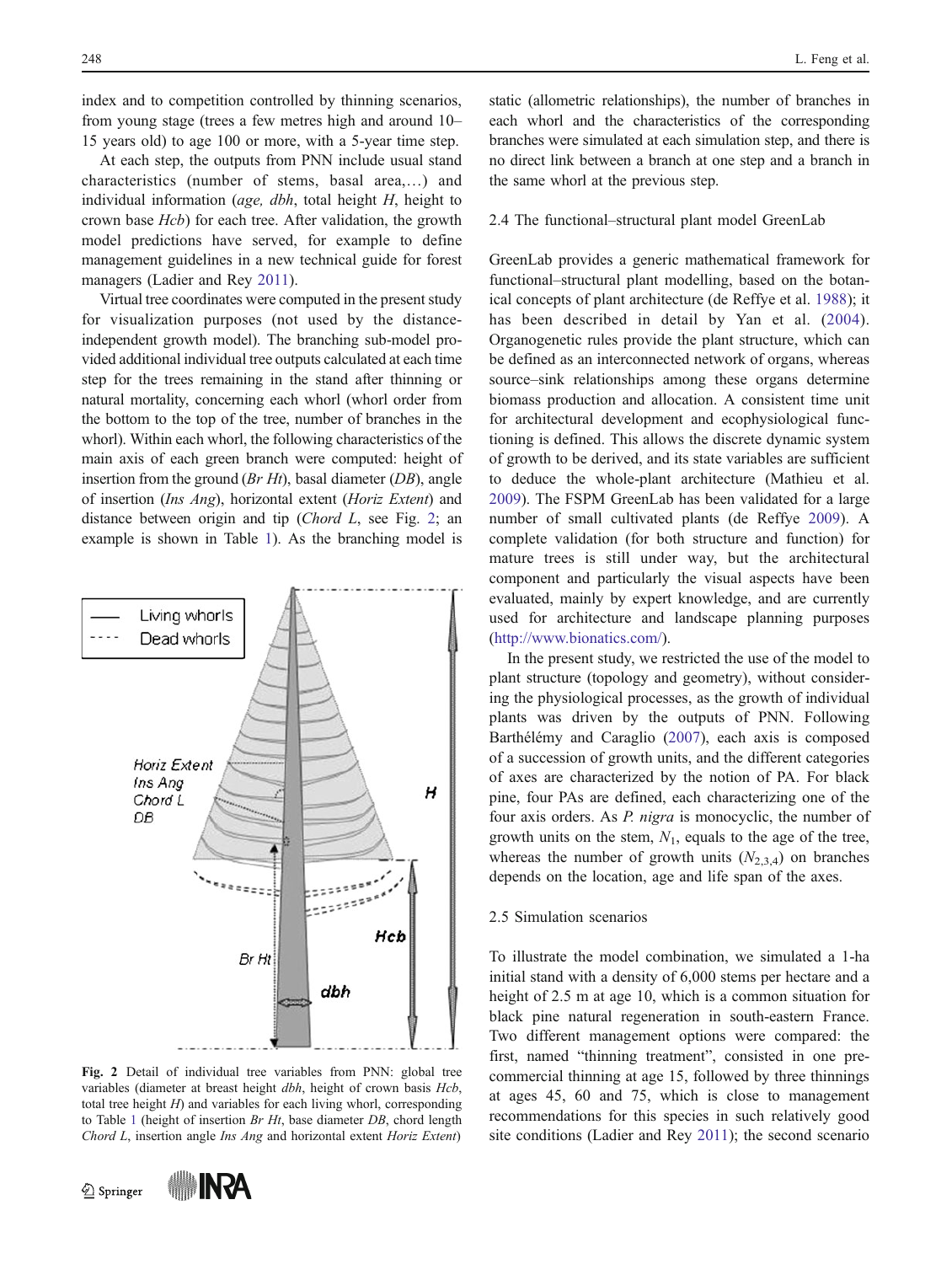| ٦<br>I<br>v |
|-------------|
|-------------|

| $\tilde{}$ |                          |             |           |                          |              |                        |
|------------|--------------------------|-------------|-----------|--------------------------|--------------|------------------------|
| Tree Id    | Whorl number from bottom | $Br Ht$ (m) | $DB$ (mm) | <i>Horiz Extent</i> (cm) | Chord L (cm) | <i>Ins Ang</i> (grade) |
| 4689       | 9                        | 2.28        | 8         | 17                       | 20           | 52                     |
| 4689       | 9                        | 2.28        | 8         | 17                       | 20           | 52                     |
| 4689       | 9                        | 2.28        |           | 15                       | 18           | 52                     |
| 4689       | 9                        | 2.28        | 6         | 14                       | 16           | 52                     |
| 4689       | 8                        | 2.03        | 11        | 26                       | 31           | 56                     |
| 4689       |                          | 1.77        | 5         | 16                       | 17           | 63                     |
| 4689       |                          | 1.77        | 11        | 31                       | 36           | 61                     |
| 4689       |                          | 1.77        | 5         | 16                       | 17           | 63                     |
| 4689       |                          | 1.77        | 16        | 40                       | 53           | 59                     |
| 4689       |                          | 1.77        | 16        | 40                       | 53           | 59                     |
| 4689       | 6                        | 1.52        | 10        | 31                       | 34           | 66                     |
| 4689       | 6                        | 1.52        | 8         | 27                       | 29           | 66                     |
|            |                          |             |           |                          |              |                        |

Table 1 An example of output related to branching from PNN for one individual tree. Four whorls are presented here

was a control without any thinning, but with natural mortality (Table 2).

#### 3 Model combination

The outputs from PNN are less detailed than those from GreenLab for individual trees, but some output variables are common for both models. GreenLab was constrained by these common variables. Two adaptations were necessary, the time step and the resolution scale. The time step of PNN simulations was 5 years, whereas it was 1 year for GreenLab: as a first approximation, a linear interpolation was applied. The finest resolution of PNN concerns the

Table 2 Thinning scenarios and corresponding stand density

| Age | Stems $ha^{-1}$ |           |  |  |
|-----|-----------------|-----------|--|--|
|     | Thinning        | Unthinned |  |  |
| 15  | $6,000 - 1,100$ | 6,000     |  |  |
| 20  | 1,100           | 6,000     |  |  |
| 25  | 1,095           | 5,960     |  |  |
| 30  | 1,090           | 5,900     |  |  |
| 35  | 1,085           | 5,795     |  |  |
| 40  | 1,075           | 5,650     |  |  |
| 45  | $1,060 - 625$   | 5,495     |  |  |
| 50  | 623             | 5,259     |  |  |
| 55  | 620             | 5,085     |  |  |
| 60  | $620 - 400$     | 4,750     |  |  |
| 65  | 400             | 4,260     |  |  |
| 70  | 395             | 3,715     |  |  |
| 75  | $395 - 275$     | 3,185     |  |  |
| 80  | 275             | 2,695     |  |  |

In italics, values after thinning

main branches (2nd-order axes) for each individual tree, whereas for GreenLab, it is the organ level; the branching information for each whorl at each time step was computed by PNN, and for GreenLab, additional information was included by considering the botanical information on the development of axes described by Castel et al. (2001).

#### 3.1 Branch mortality

Branch mortality was estimated from Hcb, as shown in Fig. 3a, b for two management scenarios ("thinning treatment" or "unthinned control", see Section 4). At each time step, the highest branch below Hcb was the last dead one, whose life span could then be determined by its position (whorl order). By interpolation, the life span of the main branches was computed until the last dead one (Fig. 3c). The life span of higher-order branches was determined empirically as half of the life span of its parent axis, based on botanical observations reported by Castel et al. (2001).

#### 3.2 Branch number

The number of main branches (2nd-order axes) along the stem was an output of PNN. The branch number for higher order axes was generated randomly, with a maximum branch number of 3 and 2, respectively, for the 3rd- and 4th-order axes, based on Castel et al. (2001).

#### 3.3 Growth unit length and diameter

The length of GUs  $(l)$  on the stem and on 2nd-order axes, related to the increment of tree height and of branch length (L), was calculated directly by differential Eq. 1:

$$
l_{(i)} = \frac{L_{(i+1)} - L_{(i)}}{t_{(i+1)} - t_{(i)}}\tag{1}
$$

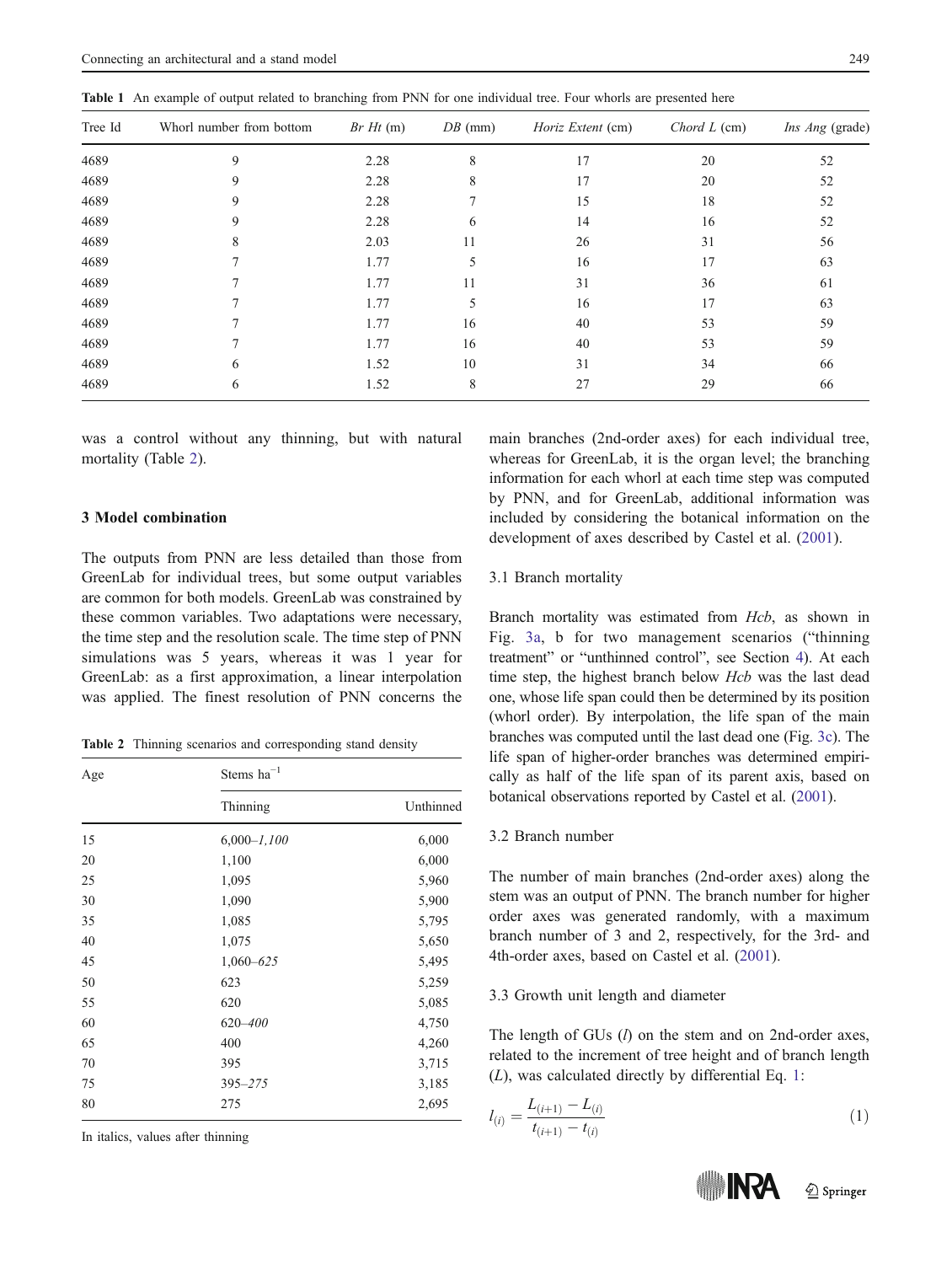Fig. 3 Dynamics of crown height for the thinning treatment (a) and the unthinned control (b), showing dead and living whorls. c Life span of the main branches for each whorl from the bottom to the top of the stem: the full line represents the thinning treatment and the dashed line the unthinned control



Diameter growth of GUs was simulated by a cone frustrum for which the aperture was estimated from tree height and *dbh* for the stem (considering no butt swell) and for branches from total branch length  $(L)$  and branch base diameter (DB). This way, the diameter of each GU composing the stem or the branches could be estimated by dbh or DB, and its distance to the base (s). dbh and DB at different stages were outputs from PNN, whereas the length of GUs to calculate s was the result of Eq. 1. The length and the diameter of GUs on 3rd- or 4th-order axes were outputs of GreenLab. They were set to be proportional to their corresponding GUs along the parent axes. A ratio of 0.25 was used for diameter, whereas ratios 0.8 and 0.6, respectively, were used for the length of 3rd- and 4th-order axes, based on Castel et al. (2001).

#### 3.4 Branch position and bending

The positions of branches were determined by both insertion angle (between the initial direction of branch and the direction of its parent GU) and phyllotaxy angle. For main branches, insertion angles were PNN outputs (in the branching sub-model of PNN, the insertion angle is related

2 Springer



to branch age and branch diameter), whereas a counterclockwise rotation angle of 112.45° was applied for the phyllotaxy, based on observations by Castel et al. (2001). Insertion angles between 45° and 60° were used for 3rdorder axes, insertion angles between 30° and 45° were used for 4th-order axes, while the phyllotaxy angle of 180° was taken for both.

Branch shape has been estimated in this study, mainly for visualization purposes, based on simple mechanical processes. An elastic curvature of Young's modulus was first used to simulate the bending effect under the weight of the branch in the basal part, as described by Jallas et al. (2009). Then, a re-orientation was calculated to account for the orthotropic growth at the end of the axis, based on the geometrical data (insertion angle and chord length) provided by PNN. The turning angle of each GU was linearly related to an appointed final angle from the vertical.

#### 3.5 Leaf rendering for visualization purpose

Similar to the foliage representation of Côté et al. (2011), a symbol representing a bunch of pine needles was applied as the leaves for one growth unit, and the scale was set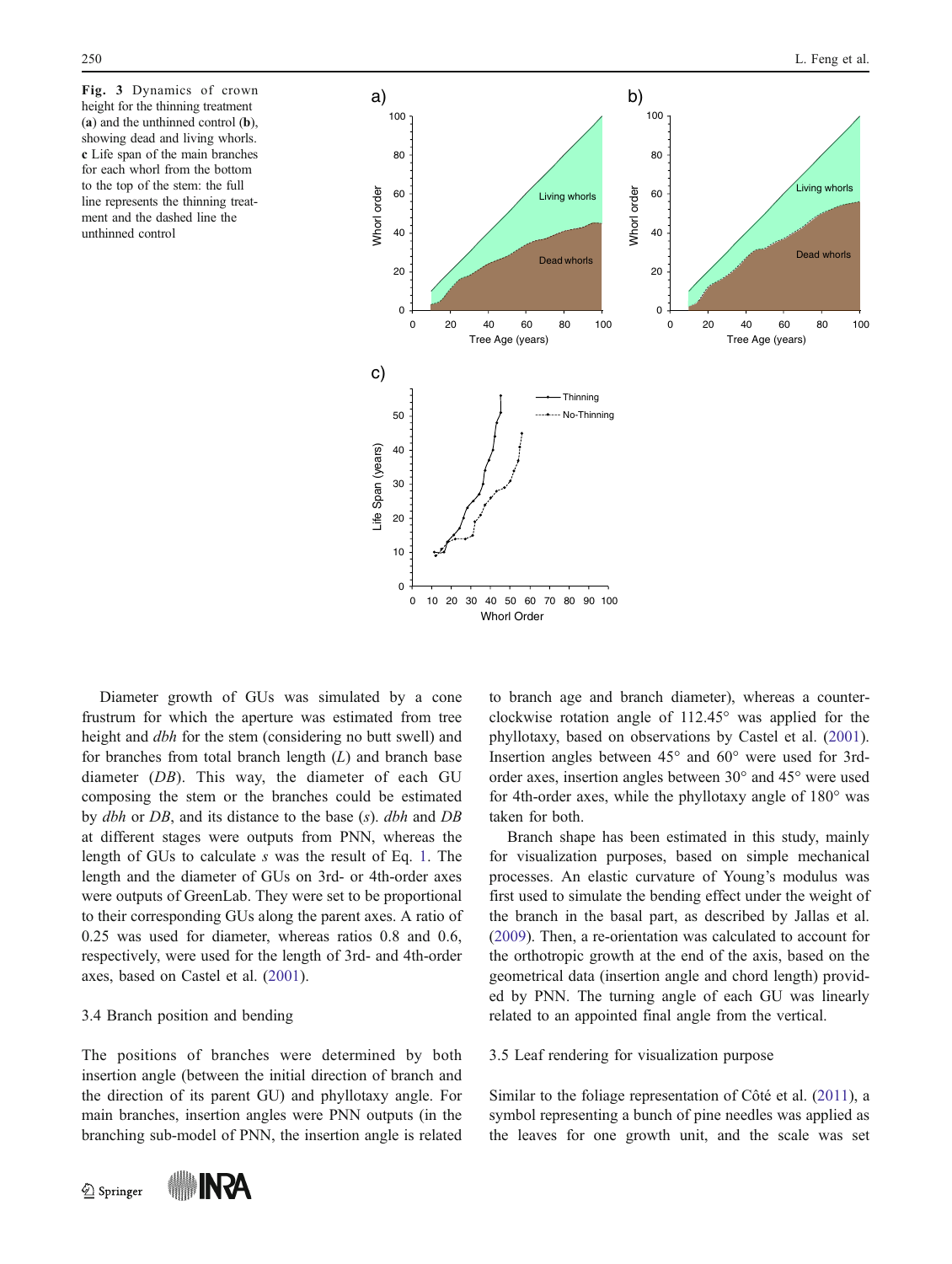according to growth unit length (see Fig. 4c). A constant needle life span of 3 years was applied.

#### 4 Simulation results

Figure 4 shows an example of simulated architecture of the crown of a 30-year-old P. nigra nigra. On the left is the woody architecture with no leaves, showing the form and position of branches. Below is a zoom on the symbol representing the needles for visualization purpose. On the right is the entire crown, including needles. The bottom part of the stem, with no living branches, is not presented here.

Figure 5 shows the architectural development of individual trees according to the two silvicultural scenarios, from ages 10 to 80 years. The scenario for the thinned stand (Fig. 5a) shows the wide crown development and trees with large diameter, whereas the unthinned control scenario (Fig. 5b) shows trees with smaller diameter, high crown base and a small crown, due to the high tree density leading to (tree and) branch mortality.

The simulated stands could then be visualized. The mean characteristics of the stands at age 50 are

Fig. 4 Simulated crown of a 30-year old P. nigra nigra. On the left (a) is the woody architecture with no leaves, on the right (b) is the entire crown, including leaves. The bottom part of the stem, with no living branches, is not presented. The symbol representing the needles for visualization purpose is shown below (c)

 $\hat{Z}$  Springer

presented in Table 3. Figure 6 shows (top) the simple output generated by PNN through the Capsis stand visualizer for the thinned stand (left) and the unthinned control (right) at age 50, compared to the output from the present work coupling GreenLab to PNN for the same scenarios: thinned stand (bottom left) and unthinned control (bottom right). The objective was not to represent the entire ecosystem; therefore, no ground vegetation has been added for a more realistic visualization. Computation time to produce a HD  $(1,920 \times 1,080)$  pixels) image of the unthinned 1-ha stand (5,259 trees) was 25 min on a 32-bit classical computer, with Intel Core2 duo T9600 processor and 3 G ram.

#### 5 Discussion

In the present study, we combined the EFM simulation of tree and stand growth of black pine with an FSPM, in order to link the architectural development of individual trees to the information produced by the EFM. Therefore, individual trees were simulated not only with growth information in relation to silvicultural scenarios but also with consistent botanical information.

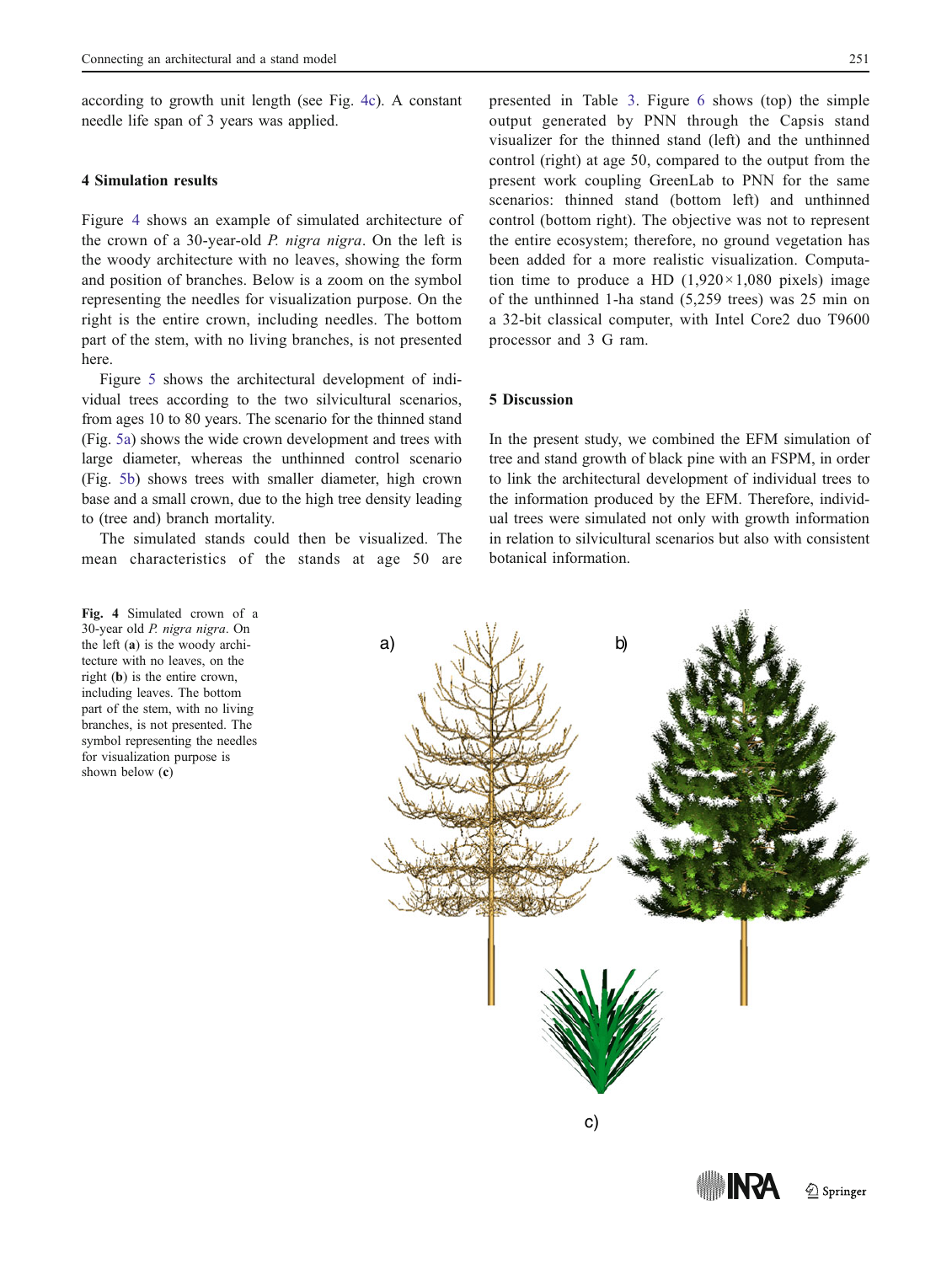Fig. 5 Visual representation of black pine dynamics, showing the crown development for the thinning treatment (a) and the unthinned control (b)



This has been used in the present study to produce a data-driven forest visualization from the EFM simulation. Many different visualization approaches have been developed, as described by Pretzsch et al. (2008). Some can provide interactive real-time visualizations and free perspectives (Lim and Honjo 2003; Griffon et al. 2011). In most approaches, the individual tree development is poorly represented, if at all. Several individual plant simulators have been developed to obtain visually satisfactory tree shapes to be used for example in computer graphics, in which neither detailed botanical knowledge on tree architecture nor precise growth dynamics are necessary. Software like Xfrog ([www.xfrog.com](http://www.xfrog.com), Deussen and Lintermann 2005) and OnyxTree [\(www.onyxtree.com,](http://www.onyxtree.com) Bosanac and Zanchi 2002) for example produce very realistic 3-D tree models, satisfactory for static visualization. Among the few examples, which couple a forest stand simulation model with a visualization software in order to represent tree growth satisfactorily, are TREEVIEW and L-VIS (Pretzsch et al. 2008) or MONTE (Muys et al. 2010). With increasing stakeholders' requirements, it is important to represent individual trees as close as possible to their real architecture and dimensions. In the present work, combining an architectural model and a stand dynamics model produced simulations consistent both with forest growth and with detailed organ-level architecture, leading to a high degree of realism of the represented vegetation, as suggested by Lange (2001). For even better realism, ground vegetation could be added.

Besides visualization, detailed analyses of architecture can be undertaken. For example, Fig. 3 shows the dynamics of crown depth for the thinning treatment (Fig. 3a) and the

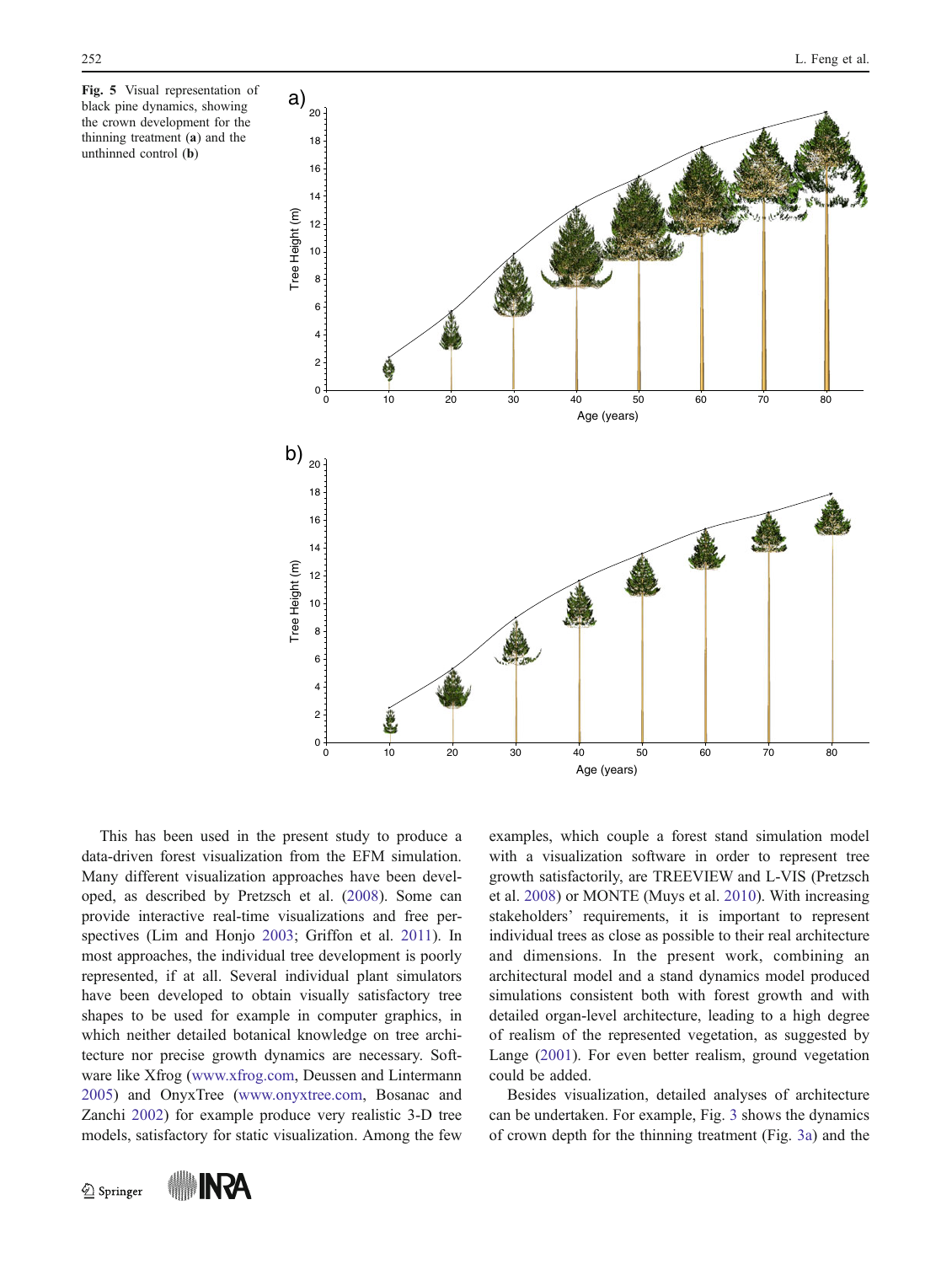Table 3 Characteristics of the stands at age 50 according to the thinning scenarios. N=Stand Density (stems  $ha^{-1}$ );  $H_m$ =average tree height; Hcb=height of crown basis; G=stand basal area;  $D<sub>g</sub>$ = quadratic mean diameter

|                   | Thinned | Unthinned |
|-------------------|---------|-----------|
| N                 | 623     | 5,259     |
| $H_m(m)$          | 14.8    | 14.5      |
| $Hcb$ (m)         | 9.6     | 11.4      |
| $G (m^2 ha^{-1})$ | 22.7    | 50.8      |
| $D_g$ (cm)        | 21.5    | 11.1      |

unthinned control (Fig. 3b). Based on these values, Fig. 3c shows how the life span of main branches (2nd order) increased from the bottom of the tree upwards. This is consistent with the "morphogenetic gradient" described by Barthélémy and Caraglio (2007).

Such coupling between an EFM and a FSPM could also be of great interest for estimating biomass production and carbon allocation in the various compartments of the ecosystem. However, for such applications, additional data would be required to better calibrate the dimensions of various organs, in particular the 3rd- and 4th-order axes. The present data were not collected for such an objective, and further field work would be required.

Process-based models generally consider physiological processes, either at the stand level or (for FSPMs) at the individual plant level, but rarely consider the ontogenetic developmental processes which produce the structure of the plants. The objective of the present

work was to up-scale individual tree ontogenetic processes at the stand level. A further step will be to integrate not only the architectural component of Green-Lab into an EFM but also the physiological processes. Several complementary approaches can be envisaged, such as the hierarchical treatment of multi-scale processes suggested by Mäkelä (2003) and/or using Bayesian methods for combining empirical and process-based models as suggested by Radtke and Robinson (2006).

#### 6 Conclusion

In this attempt to combine an architectural model with a stand dynamics model, we used the outputs of PNN to calibrate the 1st- and 2nd-order axes of the architectural component of GreenLab. The PNN model simulated tree and stand growth, according to silvicultural treatment, while GreenLab provided details of the architectural development. In this example, the combined simulation could integrate both the ecological and silvicultural aspects from the stand dynamics model and the structure representation from the architectural model. As a result, tree architecture with a correct time scale was generated, in which it was possible to integrate a thinning scenario and forest growth function from the stand model into the FSPM. Since the two models are independent, the same method can be extended to linkage with other stand models. The first application presented here concerned stand visualization, but this work offers further perspectives for in-depth analyses at the organ level, including carbon allocation.



Fig. 6 Visual representation of a black pine stand at age 50: output generated by PNN through the Capsis stand visualizer (top), and output from the present work (bottom). The thinned stands are presented at the

left and the unthinned control at the right. Dead branches are not visualized. See Table 3 for tree and stand characteristics

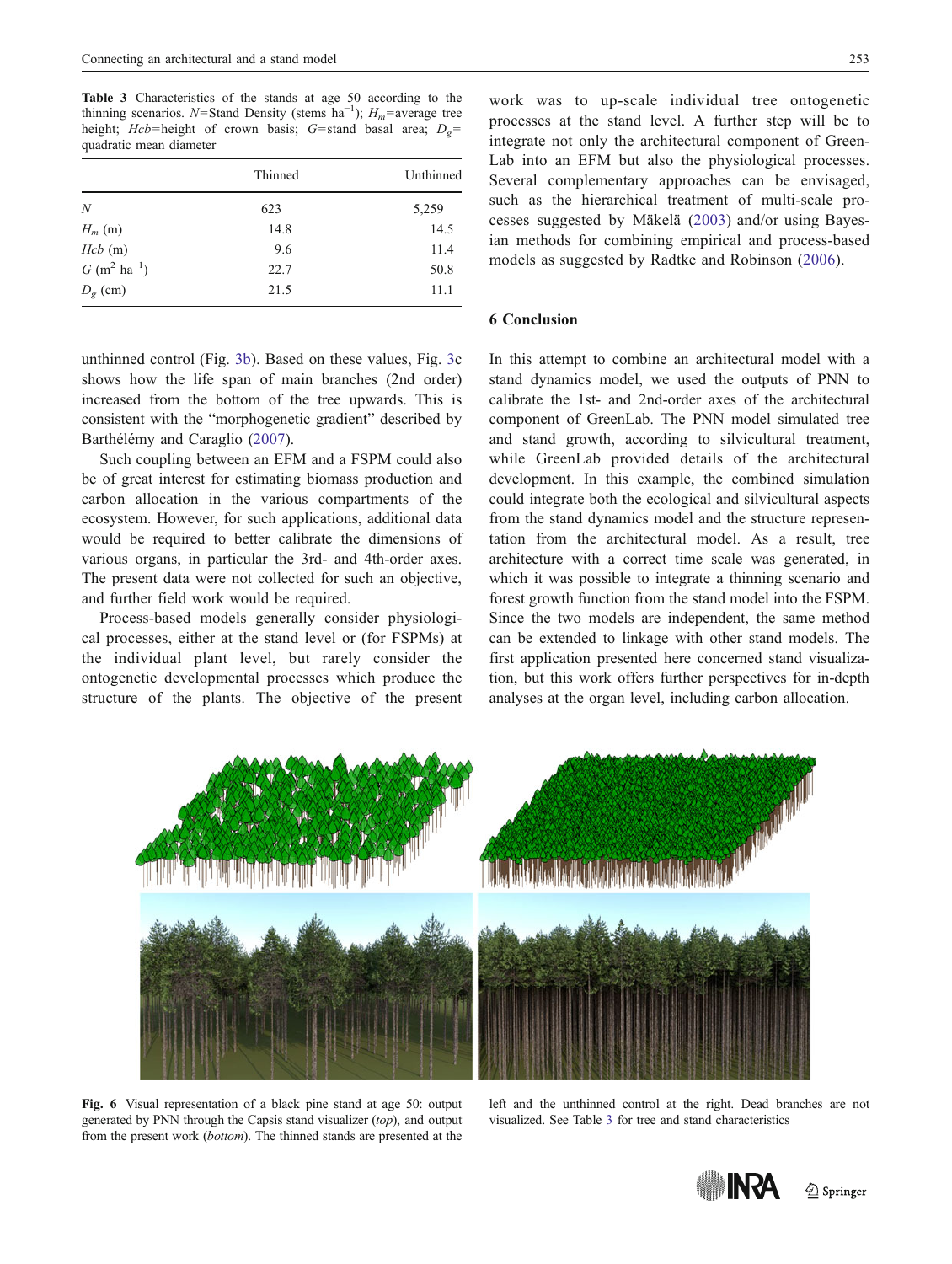Acknowledgements This paper was part of the PhD project of the first author, which was funded by the China Scholarship Council with the support of CIRAD. The authors are greatly indebted to research technicians of INRA-URFM, non-permanent staff and students, involved in establishing and maintaining plots, measuring surveyed trees, performing stem and branch analyses in the field and hence gathering the data necessary for calibrating the EFM. Thanks are also due to the French National Forest Service (ONF) for allowing us to establish experimental plots in managed stands and to fell trees for stem and branching analyses, to Sébastien Griffon and François de Coligny for their contribution to visualization software development and to two anonymous reviewers for their constructive comments.

#### **References**

- Auclair D (2010) Forest and natural ecosystem managers in the landscape—multiscale modelling, challenges and opportunities. In: Fabre JC, Jaeger M, Louchart X, Muller JP (eds) LandMod 2010: International Conference on Integrative Landscape Modelling, Montpellier, France. Available at <http://www.symposcience.org>
- Barthélémy D, Caraglio Y (2007) Plant architecture: a dynamic, multilevel and comprehensive approach to plant form, structure and ontogeny. Ann Bot 99:375–407
- Biliouris D, Van der Zande D, Verstraeten WW, Muys B, Coppin P (2009) Assessing the impact of canopy structure simplification in common multilayer models on irradiance absorption estimates of measured and virtually created Fagus silvatica (L.) stands. Remote Sens 1:1009–1027
- Bosanac B, Zanchi P (2002) Onyx Tree Conifer User's Manual, version 5.1. Onyx Computing, Cambridge, USA
- Brugnach M, Pahl-Wostl C, Lindenschmidt KE et al (2008) Complexity and uncertainty: rethinking the modelling activity. In: Jakeman AJ, Voinov AA, Rizzoli AE, Chen SH (eds) Environmental modelling, software and decision support. Elsevier, Amsterdam, pp 49–68
- Castel T, Beaudoin A, Floury N, Le Toan T, Caraglio Y, Barczi JF (2001) Deriving forest canopy parameters for backscatter models using the AMAP architectural plant model. IEEE Trans Geosci Remote Sens 39:571–583
- Cescatti A (1997) Modelling the radiative transfer in discontinuous canopies of asymmetric crowns. I. Model structure and algorithms. Ecol Mod 101:263–274
- Collin A, Lamorlette A, Bernardin D, Séro-Guillaume O (2011) Modelling of tree crowns with realistic morphological features: new reconstruction methodology based on Iterated Function System tool. Ecol Mod 222:503–513
- Côté JF, Fournier RA, Egli R (2011) An architectural model of trees to estimate forest structural attributes using terrestrial LiDAR. Environ Model Softw 26:761–777
- de Reffye P (2009) Production végétale et architecture des plantes. Comptes-rendus, Académie d'Agriculture de France. Available at [http://www.academie-agriculture.fr/mediatheque/seances/2009/](http://www.academie-agriculture.fr/mediatheque/seances/2009/20090128resume3_integral.pdf) [20090128resume3\\_integral.pdf](http://www.academie-agriculture.fr/mediatheque/seances/2009/20090128resume3_integral.pdf)
- de Reffye P, Houllier F (1997) Modelling plant growth and architecture: some recent advances and applications to agronomy and forestry. Curr Sci 73:984–992
- de Reffye P, Edelin C, Françon J, Jaeger M, Puech C (1988) Plant models faithful to botanical structure and development. Comput Graph 22:151–158
- Deussen O, Lintermann B (2005) Digital design of nature: computer generated plants and organics. Springer, Berlin
- Dreyfus P (1993) Modelling Austrian black pine response to silvicultural practices in the South East of France. In: Burkhart



HE, Gregoire TG, Smith JL (eds) Proc IUFRO S4.01 conf "Modelling stand response to silvicultural practices". Publ FWS-1-93, Virginia Polytech Inst and State Univ, Blacksburg, pp 5–18

- Dufour-Kowalski S, Courbaud B, Dreyfus P, Meredieu C, de Coligny F (2011) Capsis: an open software framework and community for forestry modelling. Ann For Sci. doi[:10.1007/s13595-011-0140-9](http://dx.doi.org/10.1007/s13595-011-0140-9)
- Griffon S, Nespoulous A, Cheylan JP, Marty P, Auclair D (2011) Virtual reality for cultural landscape visualization. Virtual Reality. doi:[0.1007/s10055-010-0160-z](http://dx.doi.org/0.1007/s10055-010-0160-z)
- Hallé F, Oldeman RAA, Tomlinson PB (1978) Tropical trees and forests. Springer, Berlin
- Jallas E, Sequeira R, Martin P, Turner S, Papajorgji P (2009) Mechanistic virtual modeling: coupling a plant simulation model with a three-dimensional plant architecture component. Environ Model Assess 14:29–45
- Kimmins JP, Blanco JA, Seely B, Welham C, Scoullar K (2008) Complexity in modelling forest ecosystems: how much is enough? For Ecol Manage 256:1646–1658
- King DA (2005) Linking tree form, allocation and growth with an allometrically explicit model. Ecol Mod 185:77–91
- Kohyama T, Canadell J, Ojima DS, Pitelka LF (2005) Forest ecosystems and environments: scaling up from shoot module to watershed. Ecol Res 20:241–242
- Ladier J, Rey F (eds) (2011) Guide des Sylvicultures de Montagne pour les Alpes du Sud françaises. ONF-Cemagref-INRA, Paris (in press)
- Lange E (2001) The limits of realism: perceptions of virtual landscapes. Landsc Urban Plan 54:163–182
- Lim EM, Honjo T (2003) Three-dimensional visualization of forest landscapes by VRML. Landsc Urban Plan 63:175–186
- Mäkelä A (2003) Process-based modelling of tree and stand growth: towards a hierarchical treatment of multiscale processes. Can J For Res 33:398–409
- Mäkelä A, Landsberg J, Ek AR et al (2000) Process-based models for forest ecosystem management: current state of the art and challenges for practical implementation. Tree Physiol 20:289– 298
- Mathieu A, Cournède PH, Letort V, Barthélémy D, de Reffye P (2009) A dynamic model of plant growth with interactions between development and functional mechanisms to study plant structural plasticity related to trophic competition. Ann Bot 103:1173–1186
- Melson SL, Harmon ME, Fried JS, Domingo JB (2011) Estimates of live-tree carbon stores in the Pacific Northwest are sensitive to model selection. Carbon Balance Manage 6:2
- Meredieu C, Caraglio Y, Saint-André L, de Coligny F, Barczi JF (2004) The advantages of coupling stand description from growth models to tree description from architectural models. In: Godin C, Hanan J, Kurth W et al (eds) 4th International Workshop on Functional–Structural Plant Models, 7–11 June 2004, Montpellier, France, pp 243–247
- Muys B, Hynynen J, Palahí M et al (2010) Simulation tools for decision support to adaptive forest management in Europe. For Syst 19:86–99
- Parsons RA, Mell WE, McCauley P (2011) Linking 3D spatial models of fuels and fire: effects of spatial heterogeneity on fire behavior. Ecol Model 222:679–691
- Perttunen J, Sievänen R, Nikinmaa E (1998) LIGNUM: a model combining the structure and the functioning of trees. Ecol Model 108:189–198
- Pretzsch H (2009) Forest dynamics, growth and yield. Springer, Berlin
- Pretzsch H, Grote R, Reineking B, Rötzer T, Seifert S (2008) Models for forest ecosystem management: a European perspective. Ann Bot 101:1065–1087
- Radtke PJ, Robinson AP (2006) A Bayesian strategy for combining predictions from empirical and process-based models. Ecol Model 190:287–298